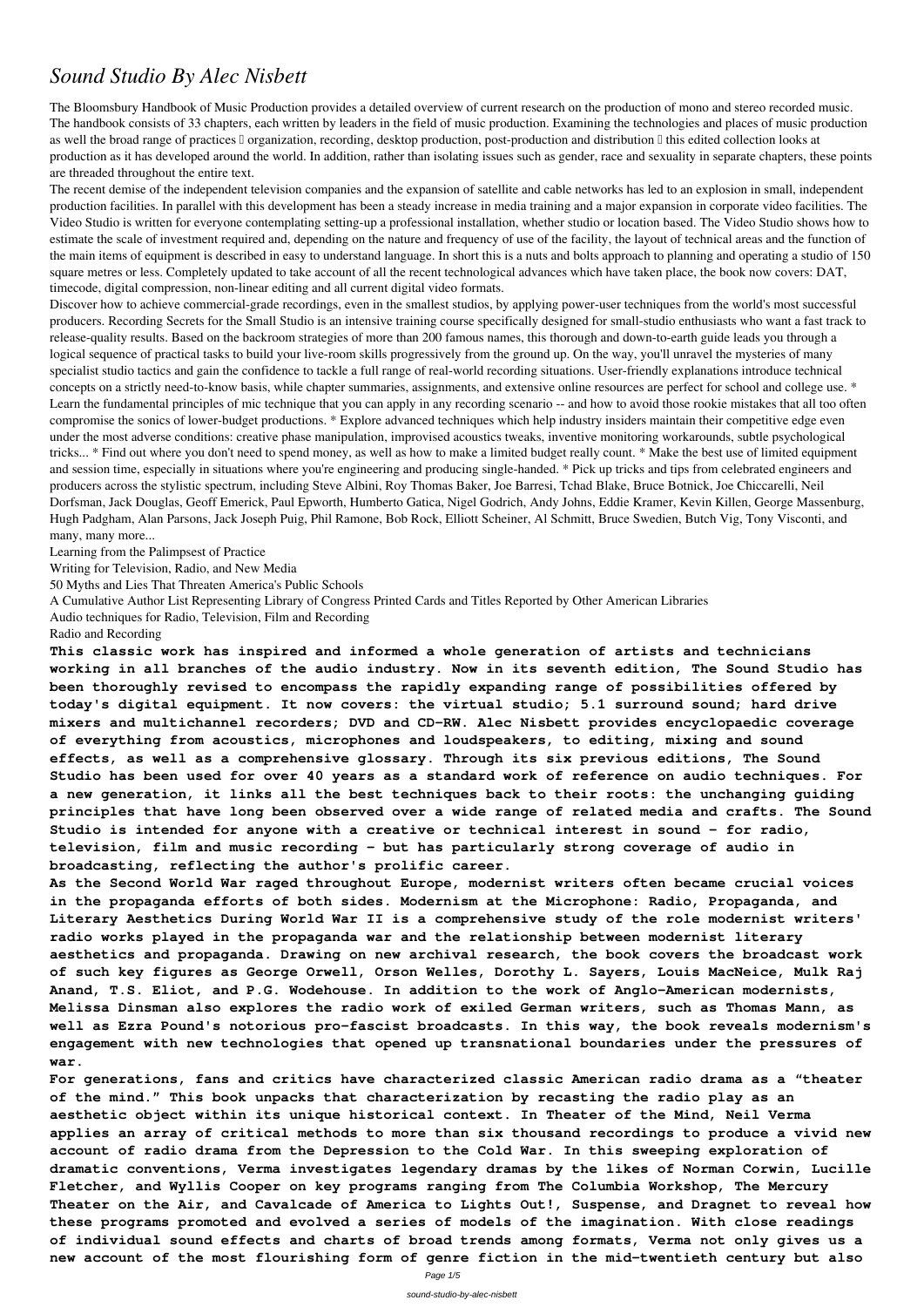**presents a powerful case for the central place of the aesthetics of sound in the history of modern experience.**

**For Radio, Television and Film A Guide to the Major Software Packages for Mac and PC Pathways and Memory Special Sound An Annotated Bibliography Dawn of the DAW**

**Exploring the connection between culture and broader goals of human development, this research focuses on cultural and creative industries in what is commonly referred to as 'developing countries'. Christiaan De Beukelaer offers a thorough exploration of how the concepts of cultural and creative industries are constructed and implemented across African countries and evaluates various policy implications of his findings. Combining an empirical study of the cultural industries of Africa with an understanding towards broader insights regarding global implications of the European debate surrounding creative industries, De Beukelaer's work will greatly benefit our thinking on cultural policy.**

**Directing: Film Techniques and Aesthetics is a comprehensive manual that has inspired tens of thousands of readers worldwide to realize their artistic vision and produce well-constructed films. Filled with practical advice on every stage of production, this is the book you will return to throughout your career. Directing covers the methods, technologies, thought processes, and judgments that a director must use throughout the fascinating process of making a film. It emphasizes low-cost digital technology, which allows cutting-edge creativity and professionalism on shoestring budgets. And, recognizing that you learn best by doing, the book includes dozens of practical hands-on projects and activities to help you master technical and conceptual skills. Just as important as surmounting technological hurdles is the conceptual and authorial side of filmmaking. This book provides an unusually clear view of the artistic process, particularly in working with actors. It offers eminently practical tools and exercises to help you develop credible and compelling stories with your cast, hone your narrative skills, and develop your artistic identity. This book shows you how to surpass mere technical proficiency and become a storyteller with a distinctive voice and style. This edition has been streamlined and thoroughly revised for greater ease of use. Other updates include: \* current information on digital technology \* an expanded section on directing actors that cross-references thirty exercises \* new questionnaires to help you pinpoint a film's aesthetic needs and assess where your vocational strengths lie; and much more. The companion web site includes teaching notes, checklists, and useful forms and questionnaires: http://books.elsevier.com/companions/9780240808826**

WRITING FOR TELEVISION, RADIO, AND NEW MEDIA has been the leading work in its field for more than fifty years. Its frequently updated revisions, including the eleventh edition, combine the best principles and examples of the past with those of contemporary practice. Its thorough coverage of concepts, approaches, and techniques concentrates on the key media formats of commercials; news and sports; documentaries; reality programs; talk shows; interviews; music programs; corporate, educational, and children's formats; and drama and sitcoms. The text also presents basic information that writers need to know about production techniques, demographics, copyrights, and career opportunities. /New material on social media allows today's students to understand the continued importance of clear writing and shows them how their digital skills can transfer to career opportunities. Important Notice: Media content referenced within the product description or the product text may not be available in the ebook version. **Directing** The Use of Microphones Radio, Record Production, Television, and Film Istvan Anhalt Radio, Propaganda, and Literary Aesthetics During World War II A Manual for Training *First published in 1991, this book presents a comprehensive annotated bibliography of radio broadcasting. Its eleven chapter-categories cover almost the entire range of radio broadcasting — with the exception of radio engineering due to its technical complexity*

**Offering a strong grounding in the principles of sound recording and technology, this edition brings readers upto-date with the latest audio technologies and techniques.**

**Audio Artist, Sound Designer, Analogue Location Sound Recordist**

**Developing Cultural Industries**

**The Studio as Musical Instrument**

**Sound-on-film**

## **The Technique of Sound Studio**

### **A Film Theory Reader**

This essential anthology presents the most significant and influential writings on film theory from the last twenty years. The book includes many seminal articles by film scholars such as Christian Metz, Jean-Louis Baudry, Stephen Heath, Peter Wollen, Laura Mulvey, and Noel Burch, and by the era's leading cultural thinkers as well: Roland Barthes, Julia Kristeva, and Jean-Francois Lyotard, to name a few.

A reference guide to musical instruments.

Page 2/5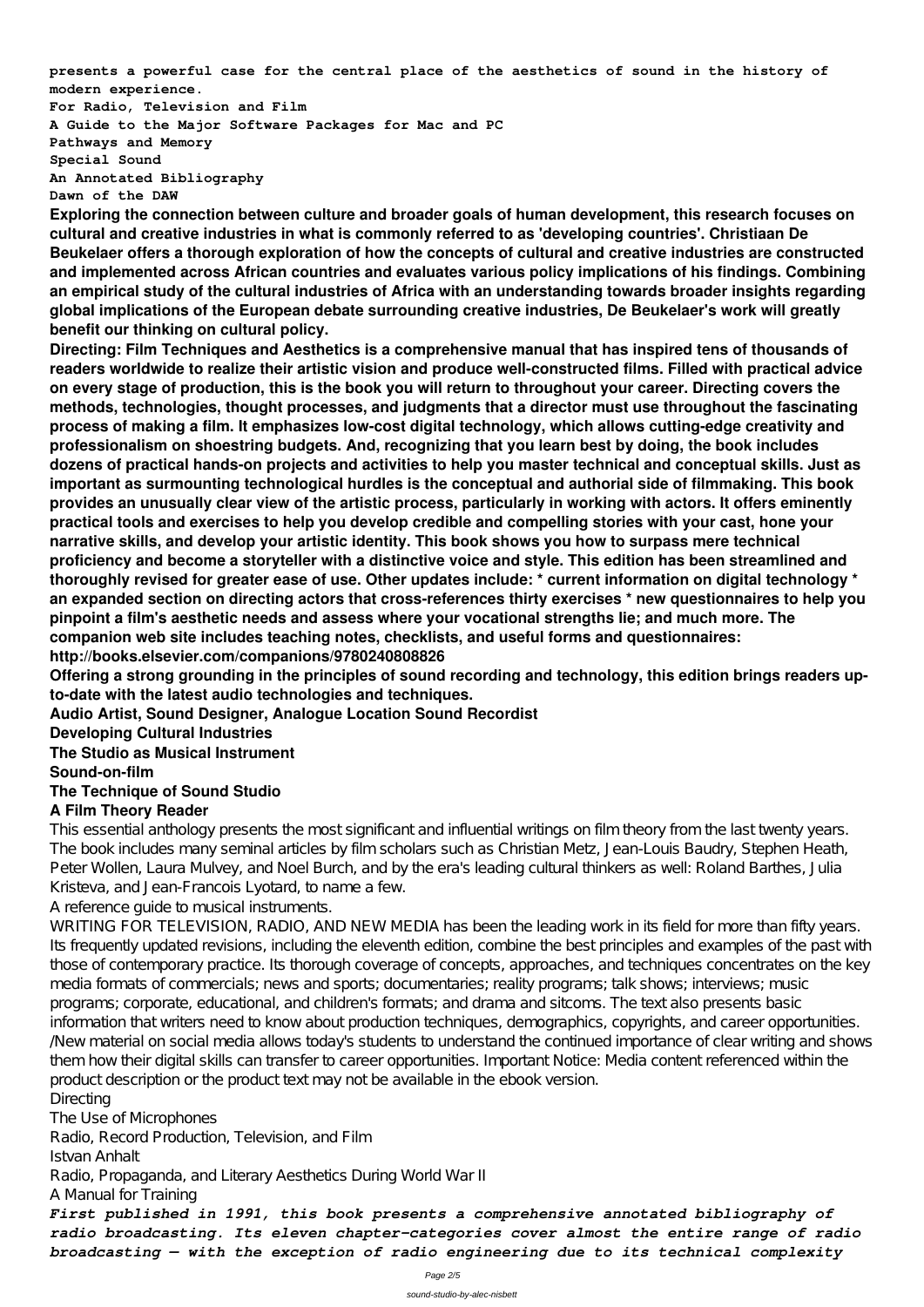*although some of the historical volumes do encompass aspects, thus providing background material. Entries are primarily restricted to published books although a number of trade journals and periodicals are also included. Each entry includes full bibliographic information, including the ISBN or ISSN where available, and an annotation written by the author with the original text in hand.*

*This classic work has inspired and informed a whole generation of artists and technicians working in all branches of the audio industry. Now in its seventh edition, "The Sound Studio" has been thoroughly revised to encompass the rapidly expanding range of possibilities offered by today's digital equipment. It now covers: the virtual studio; 5.1 surround sound; hard drive mixers and multichannel recorders; and, DVD and CD-RW. Alec Nisbett provides encyclopaedic coverage of everything from acoustics, microphones and loudspeakers, to editing, mixing and sound effects, as well as a comprehensive glossary. Through its six previous editions, "The Sound Studio" has been used for over 40 years as a standard work of reference on audio techniques. For a new generation, it links all the best techniques back to their roots: the unchanging guiding principles that have long been observed over a wide range of related media and crafts. "The Sound Studio" is intended for anyone with a creative or technical interest in sound - for radio, television, film and music recording - but has particularly strong coverage of audio in broadcasting, reflecting the author's prolific career.; It provides encyclopaedic information on audio techniques - essential for both the audio practitioner and student. It covers the philosophy behind the techniques - answering the question 'why' as well as 'how'. It includes details on the latest digital audio computer-editing systems. Special Sound traces the fascinating creation and legacy of the BBC's electronic music studio, the Radiophonic Workshop, in the context of other studios in Europe and America. The BBC built a studio to provide its own avant-garde dramatic productions with experimental sounds "neither music nor sound effect." Quickly, however, a popular kind of electronic music emerged in the form of quirky jingles, signature tunes such as Doctor Who, and incidental music for hundreds of programs. These influential sounds and styles, heard by millions of listeners over decades of operation on television and radio, have served as a primary inspiration for the use of electronic instruments in popular music. Using in-depth research in the studio's archives and papers, this book tells the history of the many engineers, composers, directors, and producers behind the studio to trace the shifting perception towards electronic music in Britain. Combining historical discussion of the people and instruments in the workshop with analysis of specific works, Louis Niebur creates a new model for understanding how the Radiophonic Workshop fits into the larger history of electronic music.*

*The Creation and Legacy of the BBC Radiophonic Workshop*

*Producing and Directing the Short Film and Video*

*The Sound Studio*

*For Radio, Recording Studio, Television and Film*

### *Narrative, Apparatus, Ideology*

### *Radio Programme Production*

This is an update of a classic Media Manual, brought into line with the author's recent, completely reworked, comprehensive text The Sound Studio.

Intimate Relationships covers both classic and current material in a concise yet thorough and rigorous manner. Chapters range from attraction to love, attachment to jealousy, conflict to relationship dissolution — all written in a warm, personal, and engaging voice. Each chapter is organized around the major issues and relevant theories, in addition to a critical evaluation about the research. When appropriate, the authors discuss and evaluate popular ideas about relationship processes in the context of

scientific research. This includes critical evaluations of evolutionary approaches to attraction, victim-based accounts of abuse, and the separate-cultures view of the sexes.

Pro Tools for Music Production is a definitive guide to the system for new and professional users. Extensively illustrated in colour and packed with time saving hints and tips, you will want to keep to hand as a constant source of information. The book takes a real-world approach and shows how to build the right system to suit your needs. Detailed chapters on recording, editing and mixing blend essential knowledge with tutorials and practical examples from actual recordings. The second edition features a wealth of new and updated material, including: · Pro Tools HD systems explained · Pro Tools 6.1 software (and up to version 6.2.3) · Mac OSX installation and troubleshooting · A new chapter on MIDI · Additional and expanded tutorials · More on Identify Beat, Beat Detective and tempo maps · Extra coverage of plug-ins and virtual instruments · How to use Propellerheads Reason and Ableton Live with Pro Tools · What you need to know about the new file management capabilities · How to transfer projects between Pro Tools and other MIDI and audio software, and between Pro Tools TDM on the Mac and Pro Tools LE on the PC Pro Tools for Music Production is a vital source of reference to keep by your side, whether you are a working professional or a serious hobbyist looking for professional results.

Sound Studio

An Anthology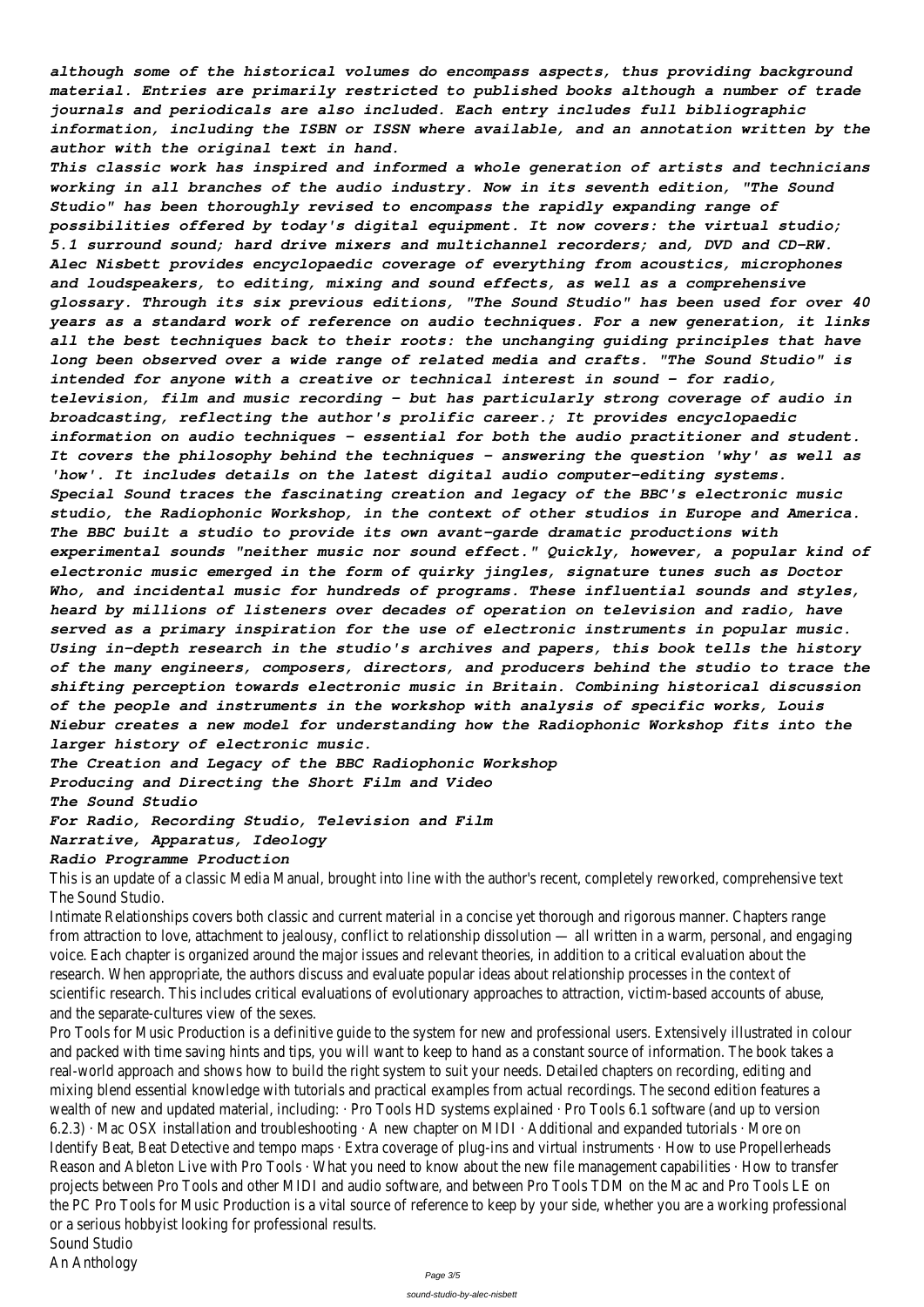Recording Secrets for the Small Studio Interviews with Creators of Film Sound Movies and Methods The Real Crisis in Education *Considered by some to be the definitive book on the subject, 'Producing and Directing the Short Film and Video' illustrates in detail all of the steps involved in preproduction, production, post-production, and distribution. Vibe Merchants offers an insider's perspective on the development of Jamaican Popular Music, researched and analysed by a thirty-year veteran with a wide range of experience in performance, production and academic study. This rare perspective, derived from interviews and ethnographic methodologies, focuses on the actual details of music-making practice, rationalized in the context of the economic and creative forces that locally drive music production. By focusing on the work of audio engineers and musicians, recording studios and recording models, Ray Hitchins highlights a music creation methodology that has been acknowledged as being different to that of Europe and North America. The book leads to a broadening of our understanding of how Jamaican Popular Music emerged, developed and functions, thus providing an engaging example of the important relationship between music, technology and culture that will appeal to a wide range of scholars. Fifty theoretical essays by distinctively original and influential film critics and filmmakers are grouped in categories having to do with general considerations, structuralism-semiology, political factors, genre, feminism, auteur theory, and mise-en-scene Vibe Merchants: The Sound Creators of Jamaican Popular Music Intimate Relationships Routledge Revivals: Radio Broadcasting from 1920 to 1990 (1991) Recording, Editing and Mixing Choosing and Using Audio and Music Software National Union Catalog* **Istvan Anhalt, born into a Jewish family in Budapest in 1919, studied with Zoltán Kodály before being conscripted into a forced labour camp during World War II. In the late 1940s he studied under Nadia Boulanger and Soulima Stravinsky before emigrating to Canada in 1949, where he has been an important figure in the Canadian music scene for the last fifty years. Sound-On-Film contains interviews with 27 prominent men and women who discuss their careers and the art and craft of film sound. These sound creators represent many of the crafts working in film sound, including production sound, sound editing, sound design, additional dialogue replacement (ADR), Foley, re-recording mixing, and sound engineering. The book details the sound design of many highly acclaimed and seminal films, including Star Wars, The Conversation, Apocalypse Now, Raging Bull, and Terminator 2. In addition, it contains biographical background and a selected filmography of each sound creator as well as a glossary of terms and bibliography for future study. Includes entries for maps and atlases. Modernism at the Microphone Imagination, Aesthetics, and American Radio Drama Pro Tools for Music Production Musical Instruments The Video Studio Religious Broadcasting Sourcebook**

Dawn ot the DAW tells the story of how the dividing line between the traditional roles of musicians and recording studio personnel (producers, recording engineers, mixing engineers, technicians, etc.) has eroded throughout the latter half of the twentieth century to the present. Whereas those equally adept in music and technology such as Raymond Scott and Les Paul were exceptions to their eras, the millennial

music maker is ensconced in a world in which the symbiosis of music and technology is commonplace. As audio production skills such as recording, editing, and mixing are increasingly co-opted by musicians teaching themselves in their do-it-yourself (DIY) recording studios, conventions of how music production is taught and practiced are remixed to reflect this reality. Dawn of the DAW first examines DIY recording practices within the context of recording history from the late nineteenth century to the present. Second, Dawn of the DAW discusses the concept of "the studio as musical instrument" and the role of the producer, detailing how these constructs have evolved throughout the history of recorded music in tandem. Third, Dawn of the DAW details current practices of DIY recording--how recording technologies are incorporated into music making, and how they are learned by DIY studio users in the musically--chic borough of Brooklyn. Finally, Dawn of the DAW examines the broader trends heard throughout, summarizing the different models of learning and approaches to music making. Dawn of the DAW concludes by discussing the ramifications of these new directions for the field of music education. This comprehensive reference features all the major audio software: SONAR XL; Cubase SX; Logic Audio Platinum; Digital Performer; Nuendo; Pro Tools; Peak; Spark XL; SonicWorx; Audition (Cool Edit Pro); WaveLab; Sound Forge. If you need advice on which systems to purchase, which are most suitable for particular projects, and on moving between platforms mid-project, this book should be your one-stop reference. Mike Collins is a trainer and consultant who has been tackling these issues for years and his expert advice will save you time and money. Each section covers a specific system, providing a handy overview of its key features and benefits, including help with setup. "Hints" and "Tips" appear throughout these sections, addressing issues such as how to record drum loops using a virtual drum-machine, recording basslines and keyboard pads using virtual synthesizers, and adding strings, brass or other instruments using virtual samplers. Mike then illustrates how to convert these MIDI recordings into audio tracks to mix alongside vocals, guitars and any other real instruments. The many